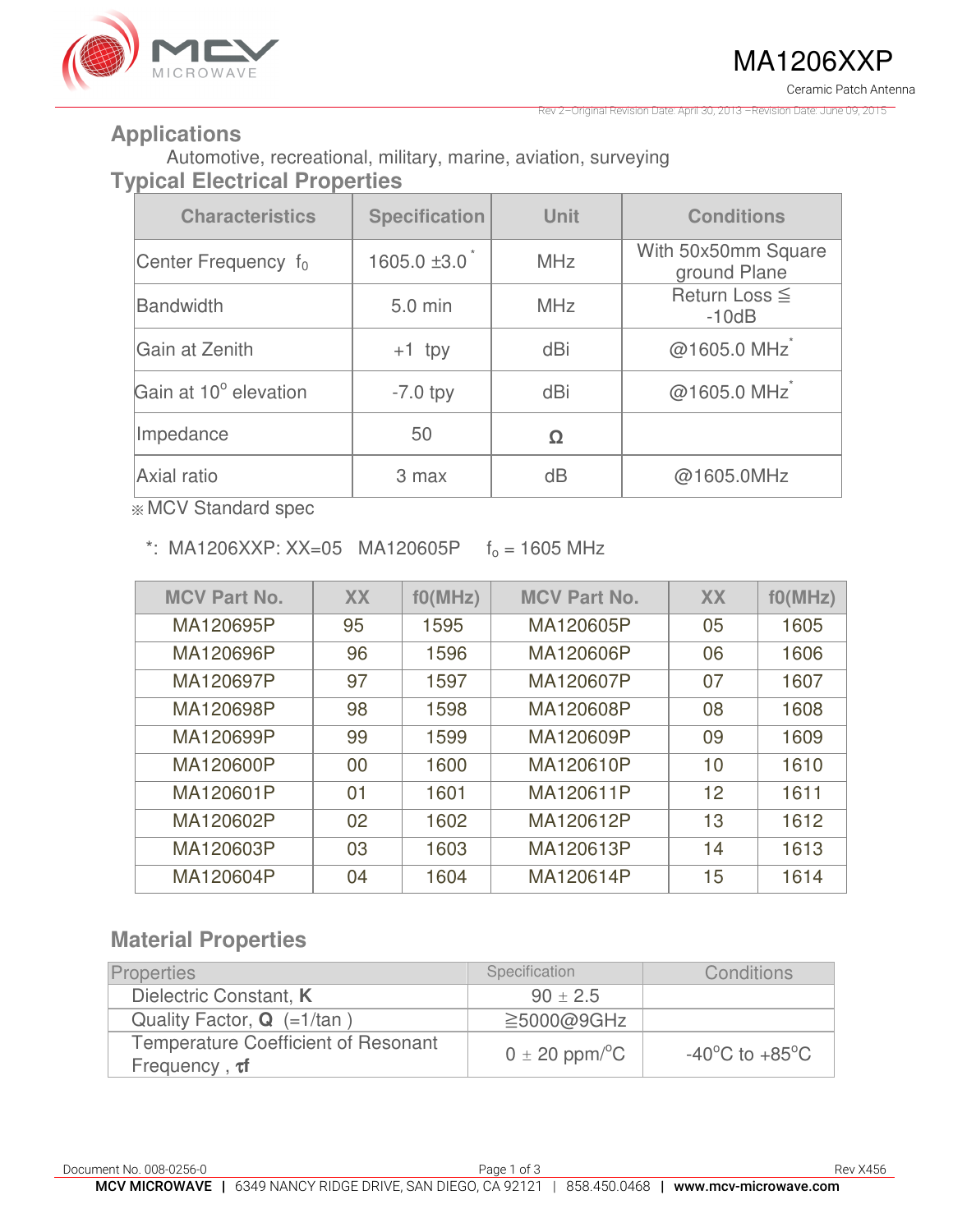

MA1206XXP Ceramic Patch Antenna

Rev 2–Original Revision Date: April 30, 2013 –Revision Date: June 09, 2015

## **Product Dimensions**



Units: mm

# **Reflection Coefficient**